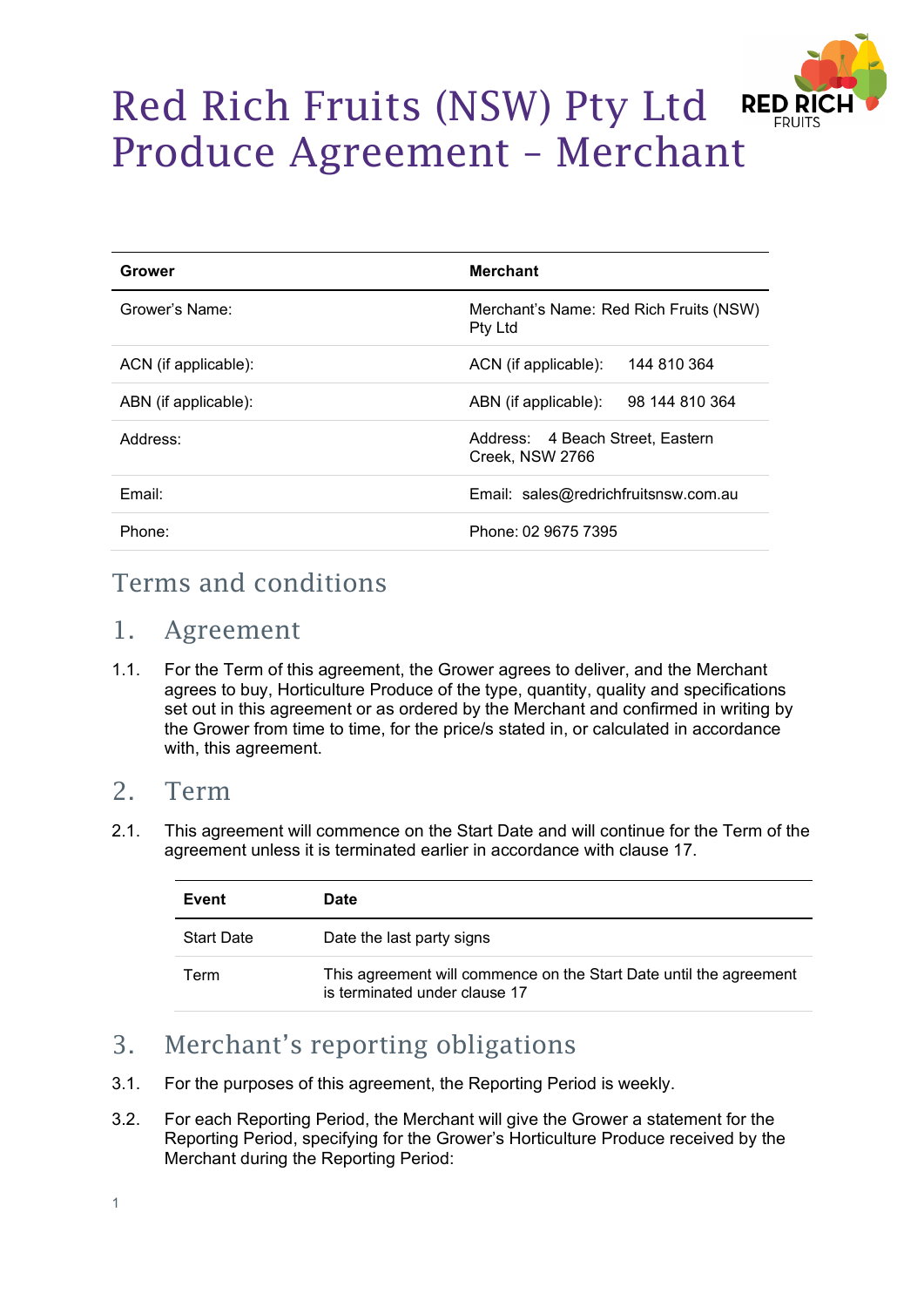- (a) the quality and quantity of the Horticulture Produce bought by the Merchant
- (b) the date or dates of the purchases
- (c) the price paid for the Horticulture Produce
- (d) the date on which the Horticulture Produce was delivered to the Merchant.
- (e) the Commonwealth Levy deductions applied to the Horticulture Produce under subclause 4.3
- (f) the services applicable to the Grower's Horticulture Produce under subclause 7.1
- 3.3. The Merchant will give the statement referred to in subclause 3.2 to the Grower within the Statement Period, which is 7 days following the end of the Reporting Period.

# 4. Merchant's other obligations

- 4.1. During the period the Grower's Horticulture Produce is under the Merchant's control, the Merchant will exercise all reasonable care and skill in handling and storage to ensure that the Horticulture Produce remains of the highest quality possible.
- 4.2. The care and skill the Merchant must exercise under subclause 4.1 must be exercised until the ownership of the Horticulture Produce passes to the Merchant.
- 4.3. The Merchant must collect all commonwealth levies applicable to the Grower's Horticulture Produce unless a levy exemption with the Growers LRS number has been supplied to the Merchant.

#### 5. Price

5.1. The price that the Merchant will pay the Grower for Horticulture Produce delivered by the Grower will be

The amount agreed in writing between the Merchant and the Grower before delivery of the Produce to the Merchant / the amount agreed in writing between the Merchant and the Grower immediately upon delivery of the Produce to the Merchant.

#### 6. Payment

- 6.1. Subject to clause 12, the Merchant will pay the Grower for the purchase of a Grower's delivered Horticulture Produce.
- 6.2. Payment under subclause 6.1 will be made:
	- (a) within 35 days of the Grower delivering the Horticulture Produce to the Merchant
	- (b) by *EFT*, unless otherwise agreed in writing between the Merchant and the Grower.

# 7. Services by Merchant

7.1. Where the Grower delivers Horticulture Produce to the Merchant that is not the required delivery address the Merchant will provide a Freight Forwarding Service to the correct address and will deduct a pallet rate freight fee from the Growers weekly report under subclause 3.2 which is subject to change and communicated electronically.

# 8. Delivery of Horticulture Produce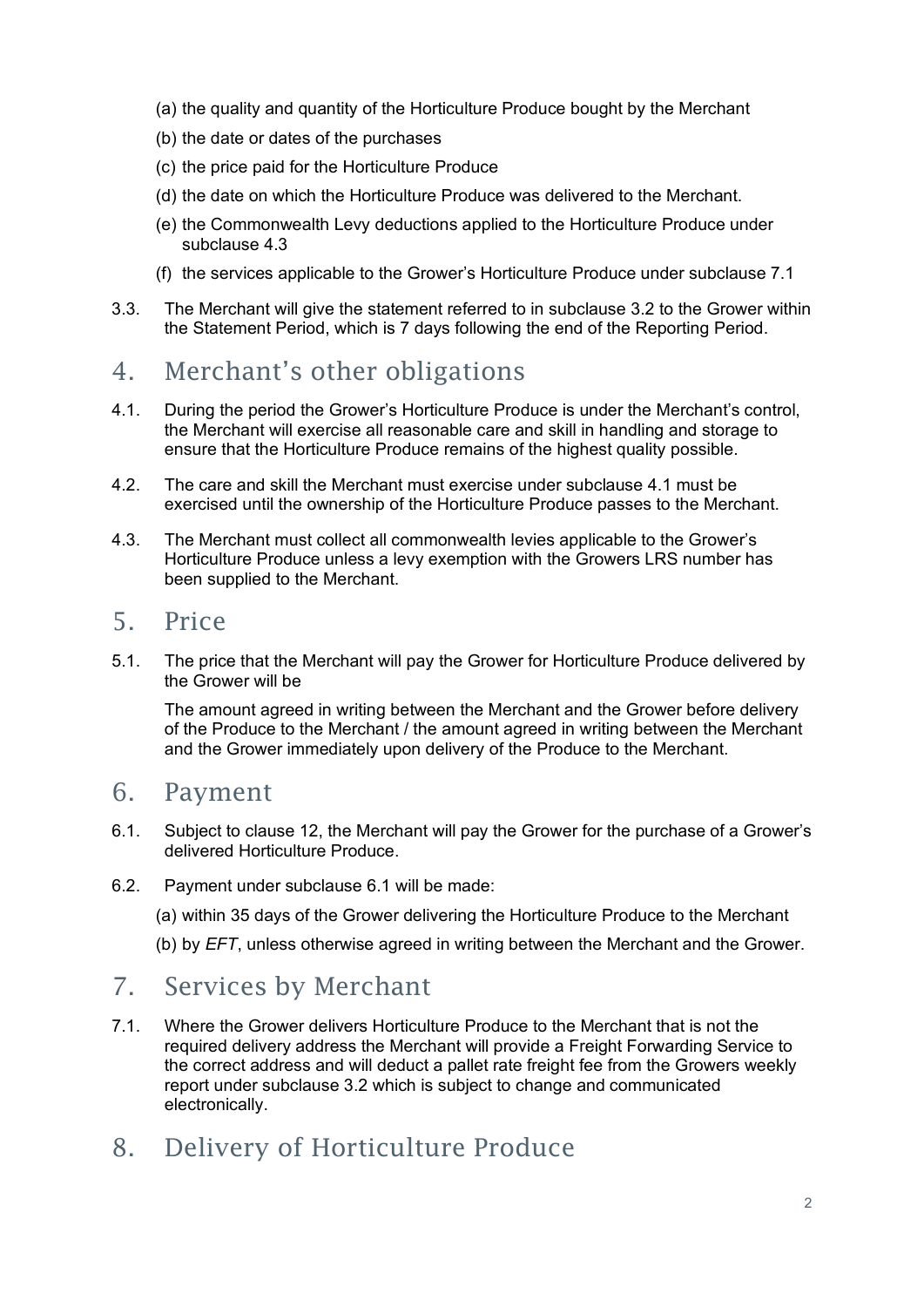- 8.1. For the purposes of this agreement, delivery of Horticulture Produce occurs when the Horticulture Produce arrives at the address specified in accordance with subclause 8.4.
- 8.2. The Grower will bear the costs of delivery of the Horticulture Produce to the Merchant, unless agreed otherwise by the parties in writing.
- 8.3. A Grower will comply with the following requirements when delivering Horticulture Produce to the Merchant:
	- (a) the Grower will include with each delivery, documentation listing the quantity and type of all Horticulture Produce in the delivery
- 8.4. Where the Grower delivers Horticulture Produce to the Merchant, the Grower is to deliver the Horticulture Produce to either "Stands 285-288 'C' Building Sydney Markets NSW or 4 Beach Street Eastern Creek NSW" or as otherwise instructed in writing by the Merchant from time to time.
- 8.5. The Merchant will provide secure and suitable off-loading facilities at the premises referred to in subclause 8.4 so as to facilitate the safe and timely off-loading of the Horticulture Produce.
- 8.6. The Merchant will be responsible for giving, or taking reasonable steps to ensure that the Grower is given, a document evidencing receipt of delivered Horticulture Produce.
- 8.7. The Merchant will accept as proof of delivery of Horticulture Produce by the Grower, any document that acknowledges, reflects or evidences delivery:
	- (b) where delivery is to an address that is the usual place of business of the Merchant, given to the Grower by it, its officers, employees or agents, or
	- (c) where delivery is to an address that is not the usual place of business of the Merchant, given to the Grower by any person who accepts delivery at that address and has the actual or ostensible authority of the Merchant or is a person who is apparently an adult and appears to be engaged in the service of the business at that address.

# 9. Type of Horticulture Produce

- 9.1. The Grower will deliver the following types of Horticulture Produce to the Merchant in accordance with the terms of this agreement:
	- (a) Fruit or Vegetable categories as agreed verbally, or
	- (b) as requested in writing by the Merchant from time to time.

### 10. Quality of Horticulture Produce

11. Horticulture Produce delivered by the Grower must meet *Fresh Markets Australia's FreshSpecs Produce Specifications* for each type of Horticulture Produce delivered by the Grower.

### 12. Quantity requirements

12.1. Horticulture Produce delivered by the Grower must meet the following quantity requirements: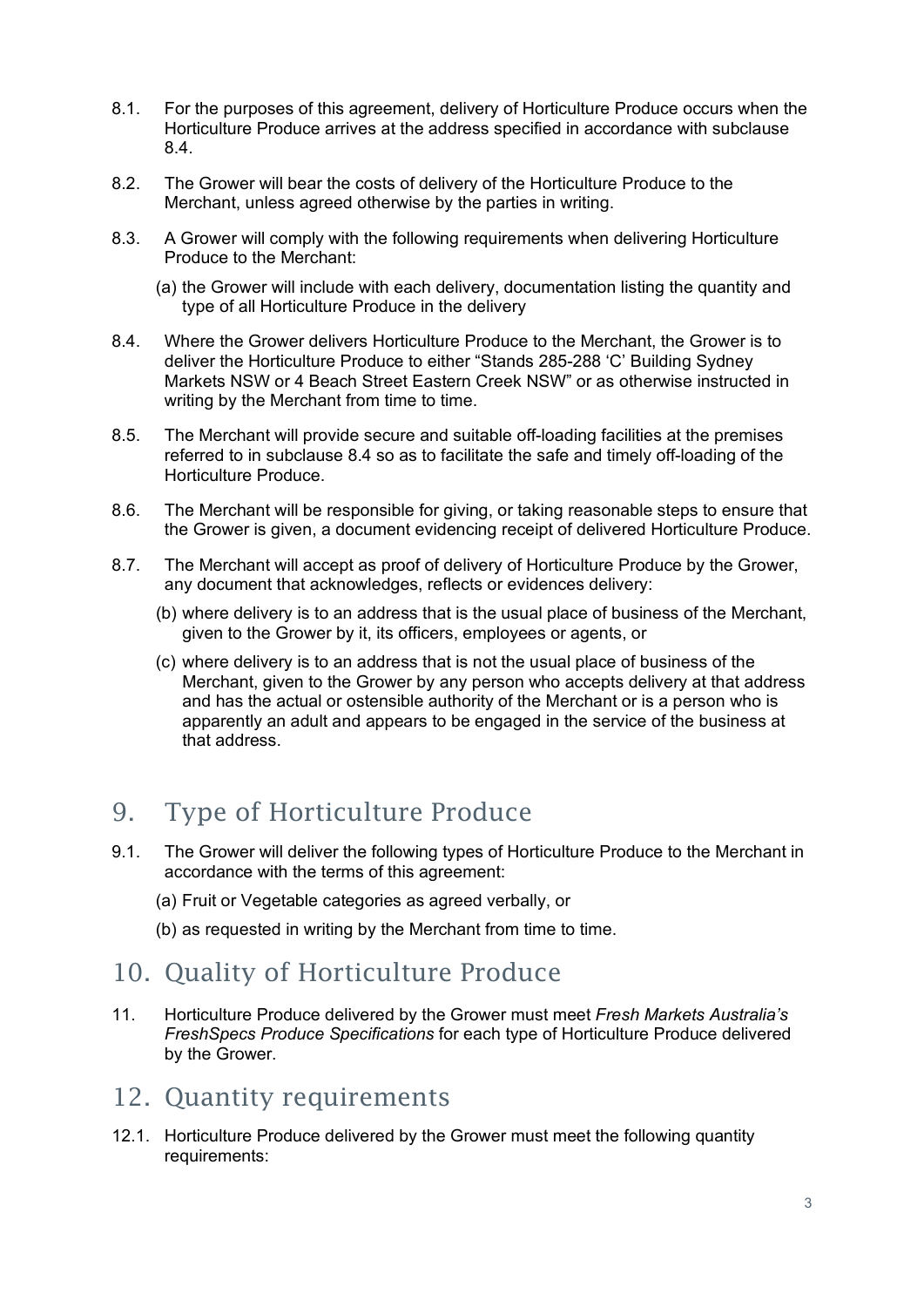- (a) as agreed verbally prior to consignment, or
- (b) as requested in writing by the Merchant from time to time.

### 13. Rejection of Horticulture Produce

- 13.1. The Merchant will accept and be deemed to have accepted delivery of all Horticulture Produce delivered in accordance with this agreement, unless the circumstances set out in this clause apply.
- 13.2. The Merchant may reject Horticulture Produce delivered by the Grower in the following circumstances:
	- (a) if the Horticulture Produce delivered does not satisfy the type, quality or quantity requirements specified in clauses 9 to 11, above. However, if part of the delivered Horticulture Produce does not satisfy the requirements in clauses 9 to 11 and part of the delivered Horticulture Produce does satisfy those requirements, the Merchant may only reject the part of the Horticulture Produce that does not meet those requirements
	- (b) if the Grower does not have title in the Horticulture Produce delivered by it
- 13.3. The Merchant may only reject Horticulture Produce under subclause 12.2 within 24 hours of delivery of the Produce in accordance with this agreement.
- 13.4. Where the Merchant rejects Horticulture Produce under this clause, the Merchant will within 24 hours after the time at which the Produce is rejected, notify the Grower of the rejection by telephone, fax, email or other electronic means. Where a Merchant fails to comply with this obligation, the Merchant will be deemed to have accepted delivery of the Horticulture Produce.
- 13.5. The Merchant will notify the Grower verbally and in writing of the rejection and the reasons for the rejection within 24-72 hours of taking delivery of the Produce.
- 13.6. Where Horticulture Produce is rejected by the Merchant, the Merchant may return the Produce to the Grower at the Grower's expense / hold the Produce at the locations set out in subclause 8.5 for collection by the Grower.

### 14. Pooling of produce

14.1. No pooling will be required under this agreement

#### 15. Title

- 15.1. The Grower warrants that it has title in the Horticulture Produce that it delivers to the **Merchant**
- 15.2. Title in Horticulture Produce supplied by the Grower in accordance with this agreement will pass to the Merchant:
	- (a) where the price of the Horticulture Produce, or a method or formula to calculate the price has been agreed to by the Merchant and Grower before delivery as specified in subclause 5.1 of this agreement - on delivery of the Horticulture Produce to the **Merchant**
	- (b) where the circumstances in subclauses 14.2(a) do not apply, at the time that the parties agree on a price for the Horticulture Produce.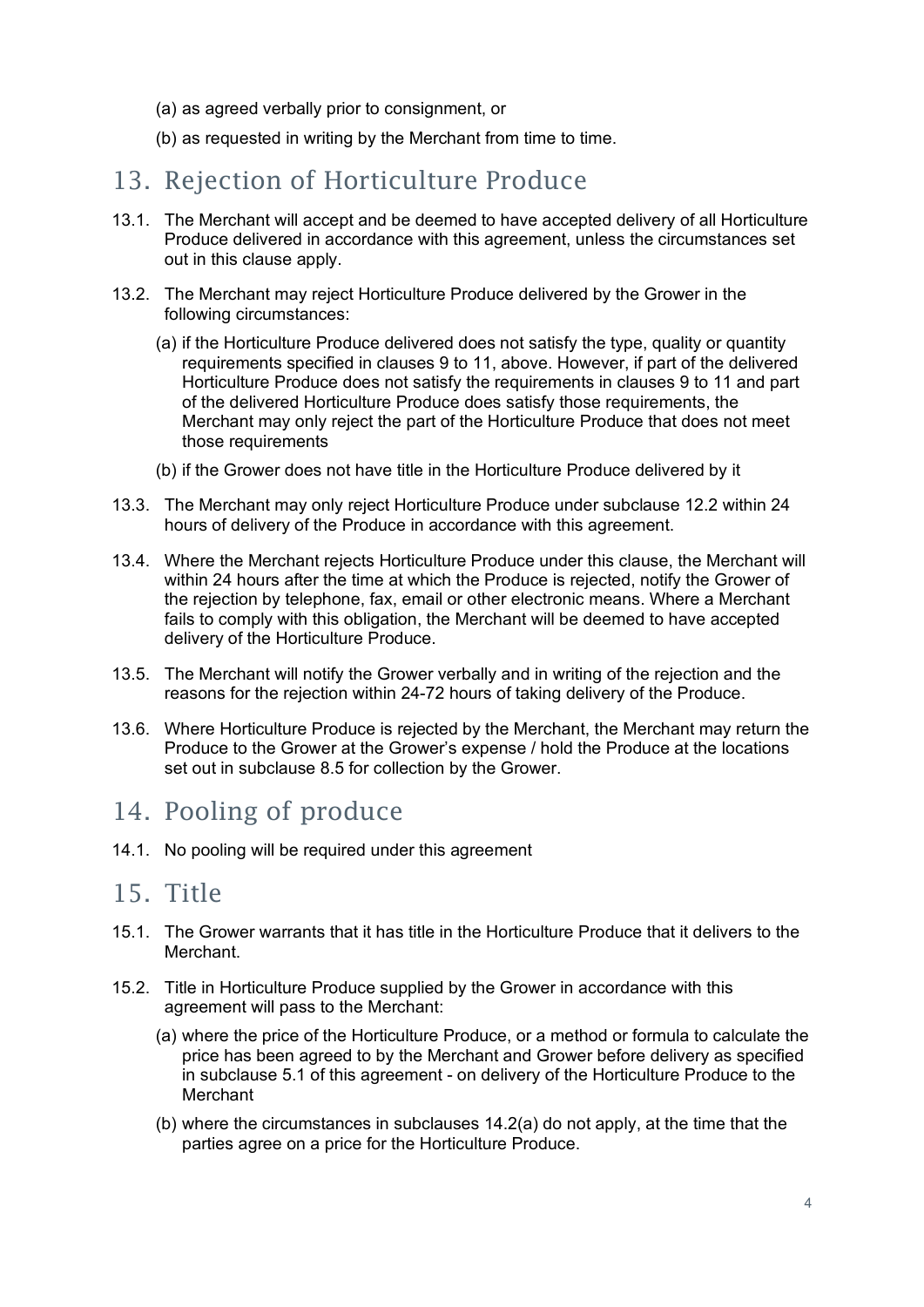### 16. Insurance

The Merchant has insurance for Horticulture Produce under the Merchant's control.

- 16.1. The details of the insurance policy are as follows:
	- (a) the insurance policy is with Lloyds of London
	- (b) the maximum amount of insurance cover provided by the policy in respect of claims that may be made in relation to the Horticulture Produce is \$800000.00
	- (c) the policy covers fire, theft and accidental damage (other than deterioration of quality or any other inherent losses).

#### 17. Dispute resolution

17.1. In the event that there is a dispute with the Merchant under this agreement or the Code, the Grower should contact the person specified below:

#### **Merchant contact**

| Name:  | <b>Matthew Palise</b>        |
|--------|------------------------------|
| Phone: | 0488 197 837                 |
| Email: | matt@redrichfruitsnsw.com.au |

17.2. In the event that there is a dispute with the Grower under this agreement or the Code, the Merchant should contact the person specified below:

#### **Grower contact**

| Name:  |  |
|--------|--|
| Phone: |  |
| Email: |  |

17.3. The parties agree that if a dispute arises between them in relation to any matter covered by this agreement, they will follow the dispute resolution procedure set out in Part 5 of the Code.

#### 18. Termination

- 18.1. Subject to subclause 17.2, this agreement can be terminated by either party giving four (4) weeks' written notice of termination to the other party.
- 18.2. Despite anything else in this agreement, where the term of this agreement is 90 days or more, or is not specified, either party may terminate this agreement at any time within the cooling-off period being:
	- (a) 14 days after the day on which this agreement was entered into, or
	- (b) such shorter or longer period as is agreed by the parties, provided the initial cooling-off period is not reduced by more than 7 days.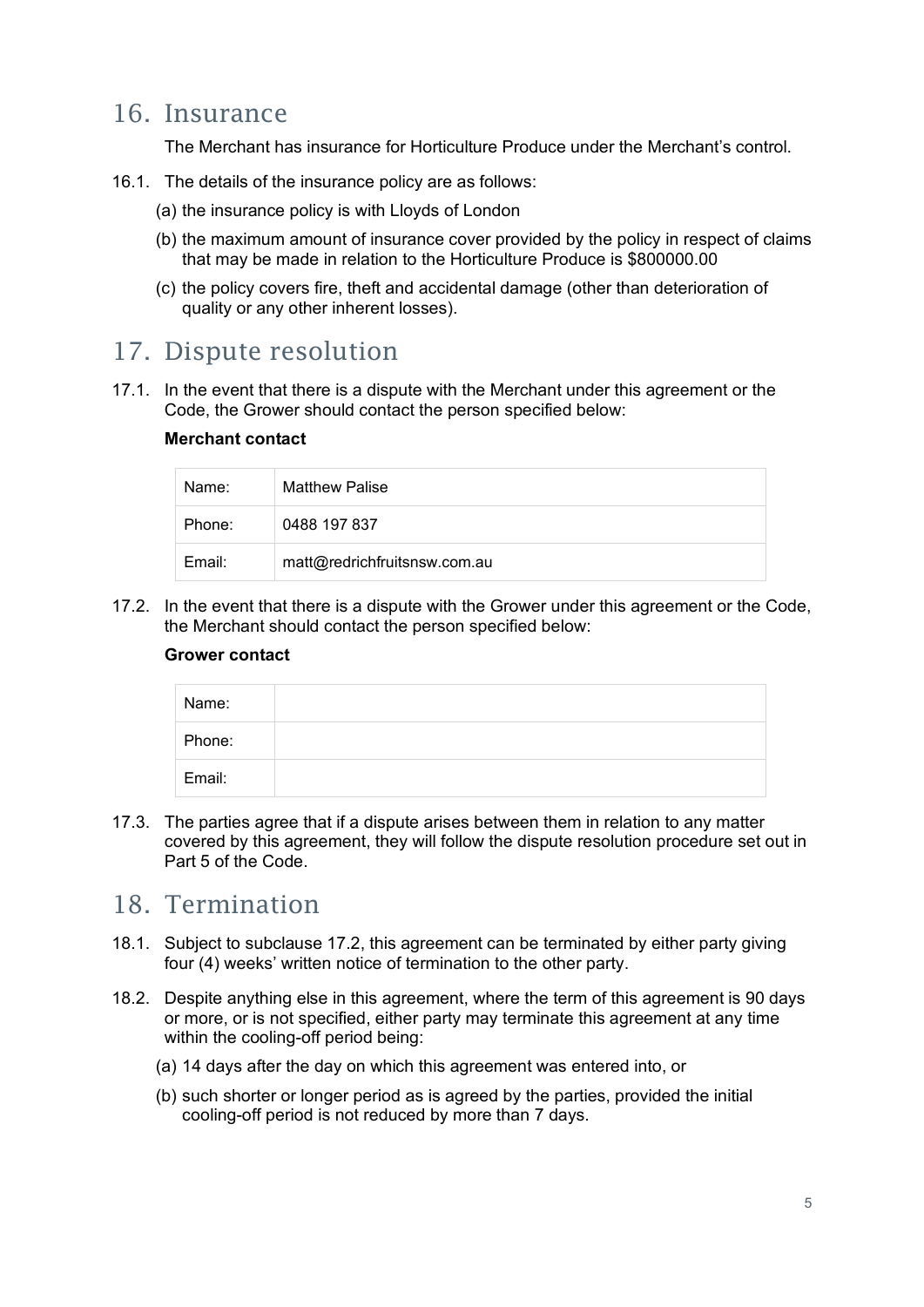- 18.3. Where this agreement is terminated pursuant to subclauses 17.1, 17.2(a) or 17.2(b), any trade that has occurred under the agreement before the termination is governed by the terms of this agreement.
- 18.4. Subject to subclause 17.5, a party to this agreement who receives a payment (of money or other valuable consideration) for the purposes of, and directly related to, trade that would have occurred after the termination of the agreement, must return the payment to the party who made the payment within 14 days after the day on which the agreement is terminated.
- 18.5. A party required to return a payment under subclause 17.4 may deduct, from the amount to be returned, reasonable expenses incurred under the agreement for the purposes of, and directly related to, trade that would have occurred after the termination of the agreement.

### 19. Variation

19.1. This agreement may only be varied by

further agreement in writing between the Merchant and the Grower and be accepted by the parties to it either by signature by both parties or a written notice of offer and a written notice of acceptance.